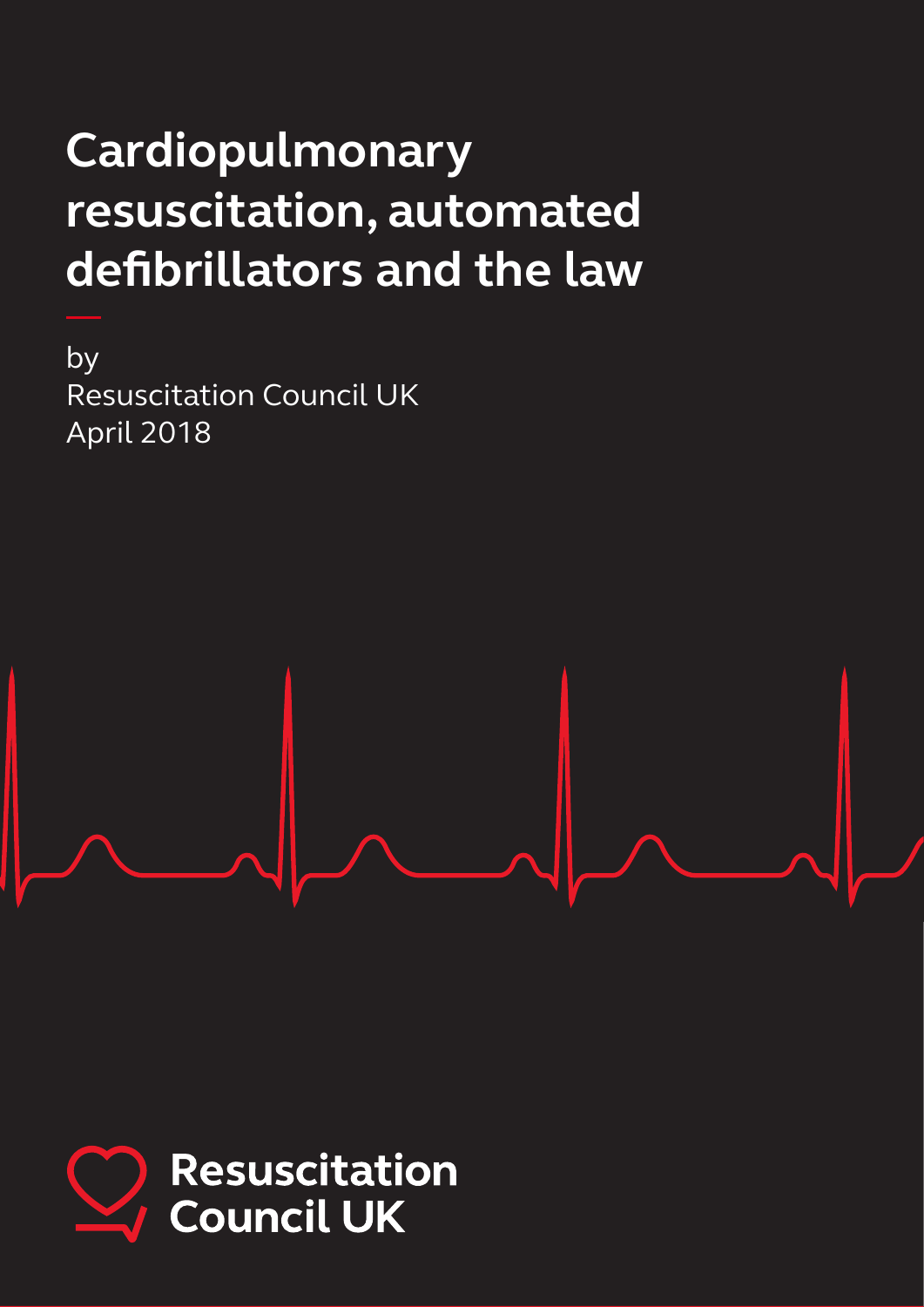

# **Contents**

| <b>Headline messages</b>                                                                                                                                                                                                                                                                                                                                                                                                            | 3                                                  |
|-------------------------------------------------------------------------------------------------------------------------------------------------------------------------------------------------------------------------------------------------------------------------------------------------------------------------------------------------------------------------------------------------------------------------------------|----------------------------------------------------|
| <b>Executive summary</b>                                                                                                                                                                                                                                                                                                                                                                                                            | 4                                                  |
| <b>Introduction</b>                                                                                                                                                                                                                                                                                                                                                                                                                 | 6                                                  |
| <b>Key facts about resuscitation</b>                                                                                                                                                                                                                                                                                                                                                                                                | 7                                                  |
| Key facts about automated external defibrillators                                                                                                                                                                                                                                                                                                                                                                                   | 8                                                  |
| Possible grounds for a claim for damages                                                                                                                                                                                                                                                                                                                                                                                            | 9                                                  |
| A claim for assault and/or battery<br>Understanding the terms<br>How is this relevant to resuscitation?<br>Consent for treatment: the position of health professionals<br>Can these defences apply to other rescuers?<br>The Social Action Responsibility and Heroism Act 2015<br>The Mental Capacity Act (England and Wales) 2005<br>Adults with Incapacity Act (Scotland) 2000<br>The Mental Capacity Act (Northern Ireland) 2016 | 10<br>10<br>10<br>10<br>11<br>11<br>12<br>13<br>13 |
| A claim for negligence<br>Who has a duty of care?<br>What about volunteers?<br>When intervention could cause harm<br>The standard of care<br>How the law applies to children<br>Liability of third parties<br>How to avoid liability                                                                                                                                                                                                | 14<br>14<br>14<br>14<br>14<br>16<br>16<br>17       |
| Responsibility to provide an AED in a public place<br>Where are AEDs currently provided?<br>Potential liability<br>Assessing the risk<br>Cost and training considerations                                                                                                                                                                                                                                                           | 19<br>19<br>19<br>19<br>19                         |
| <b>Acknowledgements</b>                                                                                                                                                                                                                                                                                                                                                                                                             | 20                                                 |

In this booklet, the term 'bystander' means a person who is present and able to help when someone<br>collapses, or is found collapsed, as a result of a possible sudden cardiac arrest. Other terms such as<br>witness, passer-by, f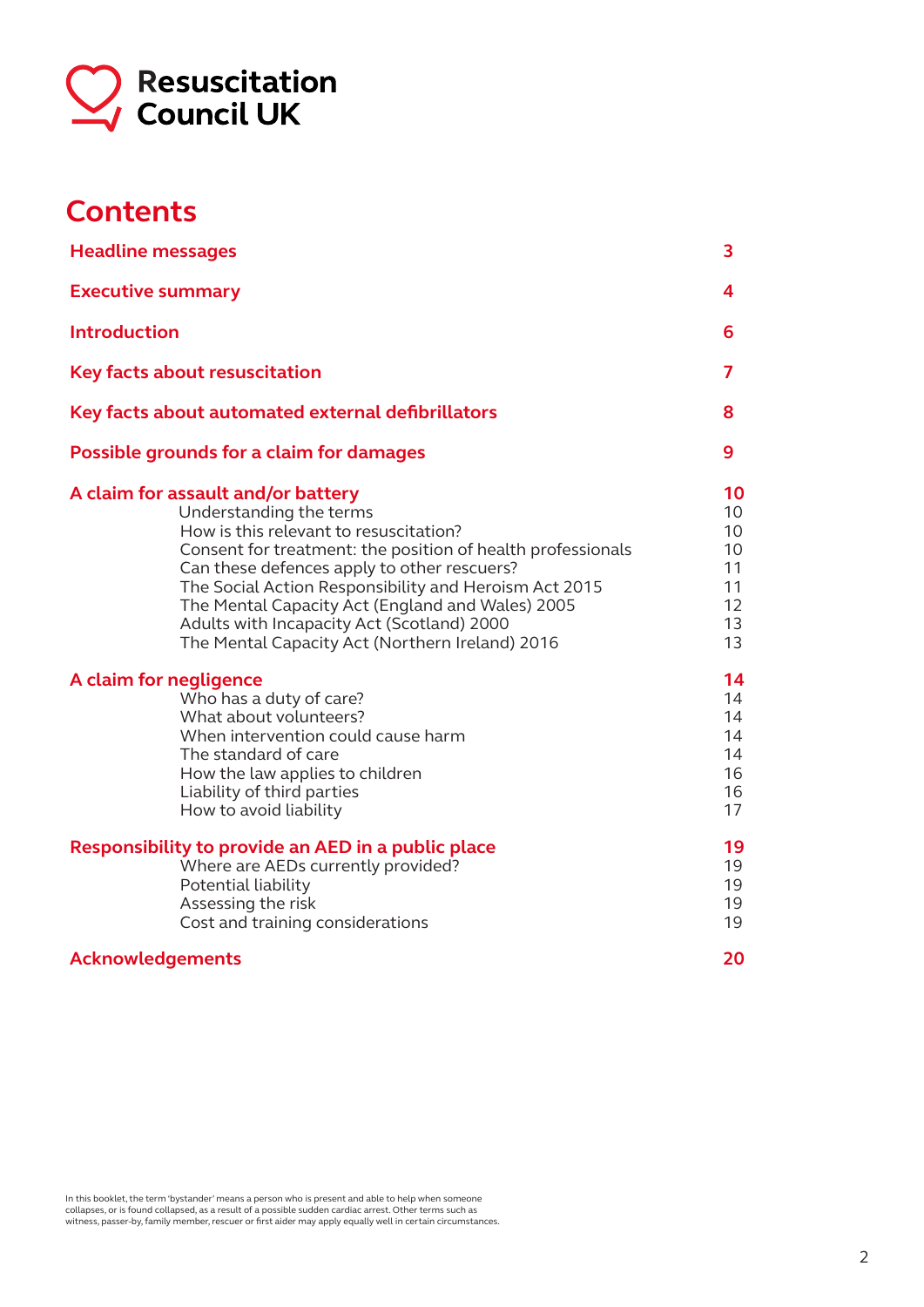

# **Headline messages**

- Up to 60,000 people die each year in the UK from sudden cardiac 1 arrest (SCA).
- 2 Fewer than 1 person in 10 survives if SCA occurs out of hospital.
- Cardiopulmonary resuscitation and the use of an automated external 3 defibrillator significantly improve survival.
- 4 Both can be delivered by untrained members of the public.
- Acting to help someone who has suffered SCA will greatly improve 5 their chance of survival.
- The courts have always looked benevolently on those who have 6 gone to the assistance of others.

<sup>1</sup> European Heart Journal (2001) 22, 1374–1450 doi:10.1053/euhj.2001.2824 2 RESUSCITATION TO RECOVERY A National Framework to improve care of people

with out-of-hospital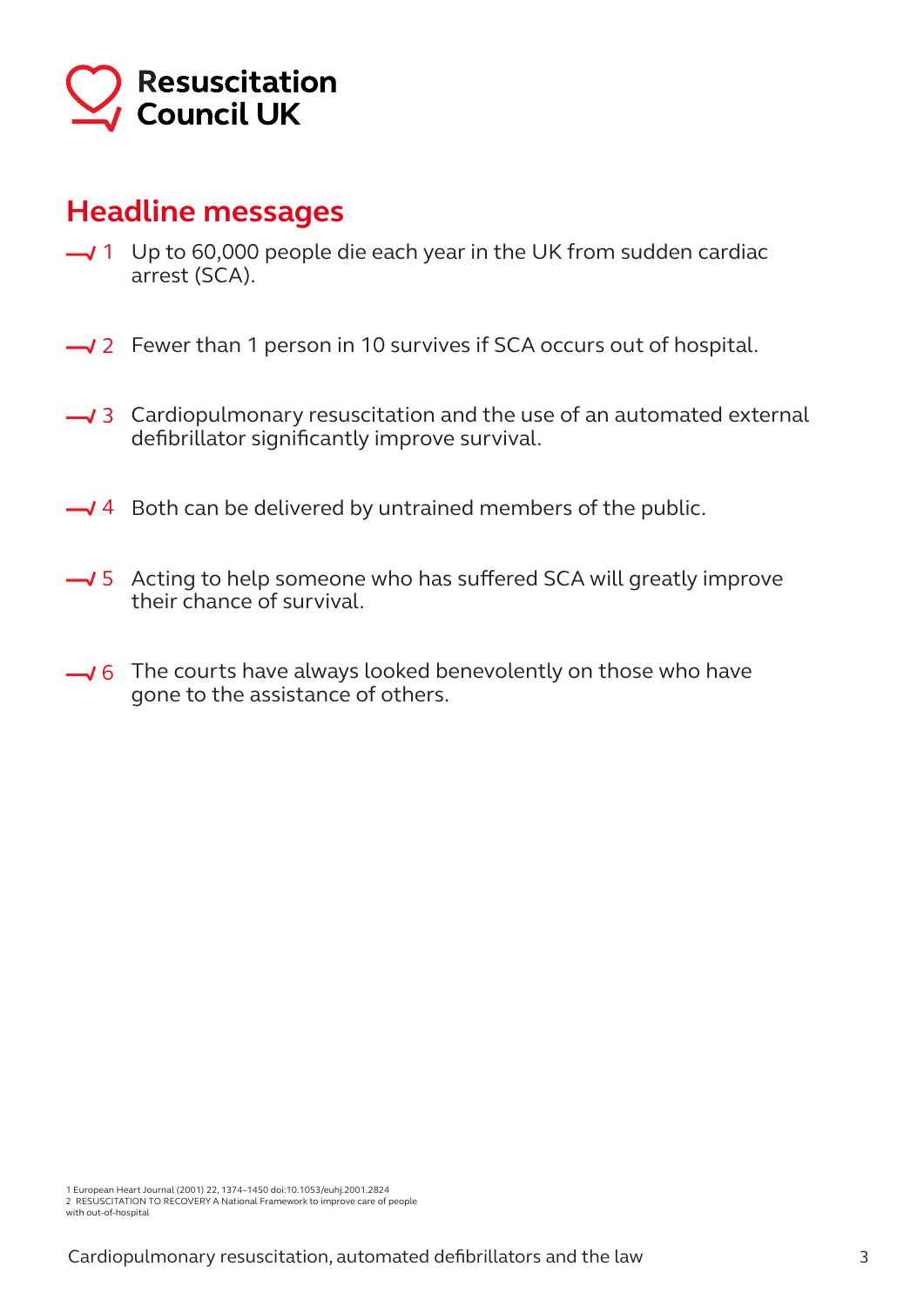

# **Executive summary**

The true annual number of deaths from sudden cardiac arrests (SCA) in the UK is currently unknown, but based on European data it is estimated to be around 60,000 per year.<sup>1</sup> However, we do know for sure that in England the ambulance service attempts resuscitation in around 30,000 cases annually.2 Unfortunately, at present, fewer than 1 person in 10 survives when the SCA occurs out of hospital.<sup>2</sup> We need more bystanders to start immediate cardiopulmonary resuscitation (CPR) in cases of SCA to improve survival.

CPR and the use of an automated external defibrillator (AED) can significantly increase survival chances in these circumstances if performed promptly. AEDs are often provided in public places and can be safely used by untrained members of the public while waiting for an ambulance.

The likelihood of causing harm by performing CPR or using an AED is very small indeed. Nevertheless, there has been some concern that should an attempt to resuscitate someone having a suspected SCA result in harm, a legal claim could be brought against the rescuer. To date, there has been no reported successful claim to this effect.

There are no statutory laws covering resuscitation but a potential liability could arise if a civil claim were brought by the victim, or their family, against someone on the grounds that intervention occurred without their consent and so constituted an assault and/or battery.

In professional medical practice, there are two defences available to healthcare professionals. They include 'implied consent' (the assumption that if someone were conscious and able to make a decision, they would consent to the procedure) and 'necessity' (that the treatment is given in the best interests of the patient). While the defence of implied consent may not be as clear-cut if the rescuer isn't medically qualified, the defence of necessity may be available, provided the rescuer acts reasonably in the circumstances. For instance, it would be reasonable to carry out CPR and use an AED if no healthcare professionals were available.

Section 5 of the Mental Capacity Act (England and Wales) 2005, which applies to people aged 16 and over, may also add weight to this defence. It suggests that if a passer-by goes to help someone believed to be having a cardiac arrest, they are not committing battery if they reasonably believe the person they are trying to help isn't mentally capable of giving consent for CPR and use of an AED, and that they believe it would be in the person's best interests to try to resuscitate them.

1 European Heart Journal (2001) 22, 1374–1450 doi:10.1053/euhj.2001.2824 2 RESUSCITATION TO RECOVERY A National Framework to improve care of people with out-of-hospital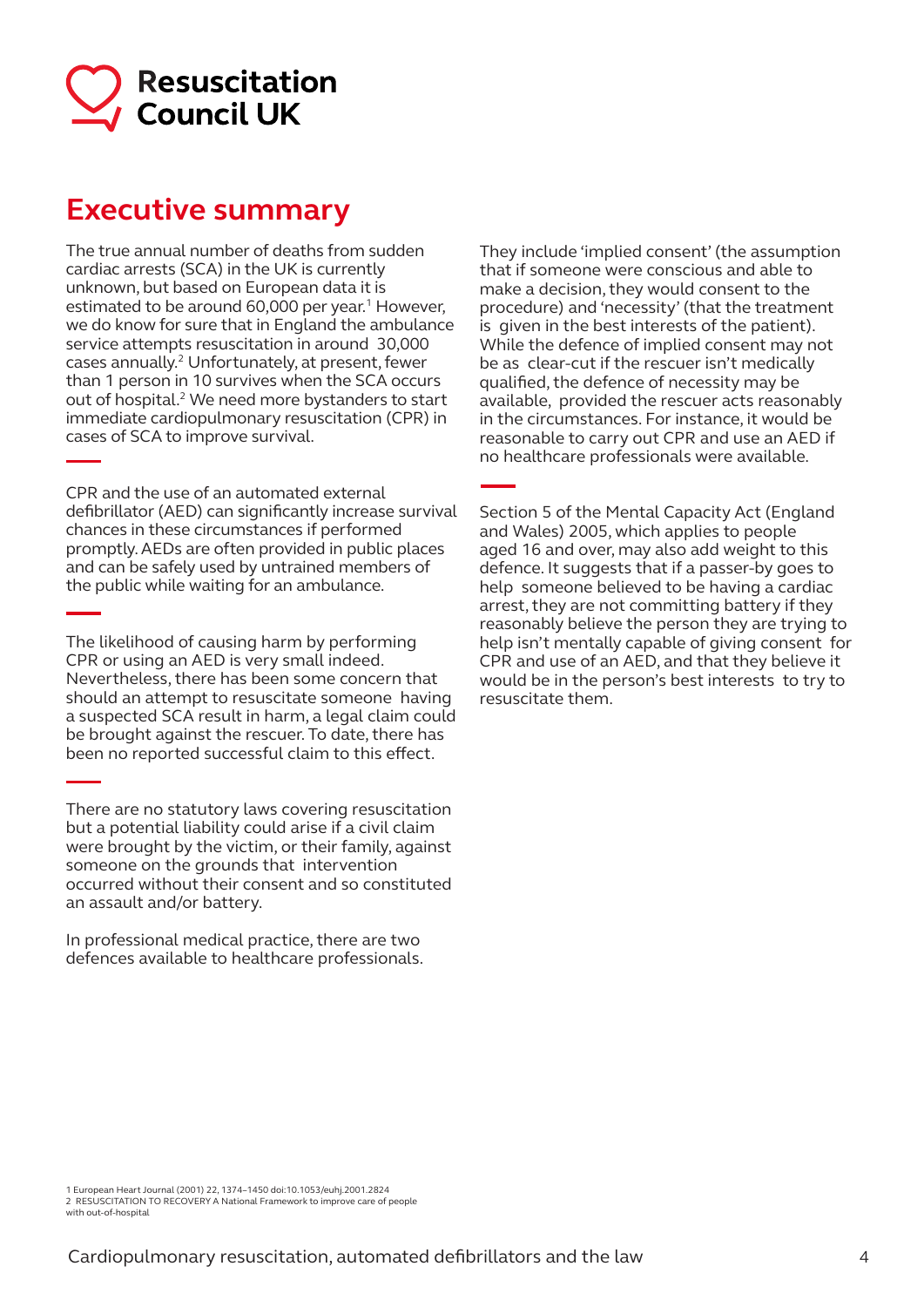

A claim for negligence could be brought if it could be shown that a duty of care had been breached, leading to harm. In the UK, there is no legal obligation for others to help a person in need of resuscitation, provided they were not the cause of the person needing help. However, there are circumstances in which certain professionals, and people who have a particular relationship with the collapsed person, would be considered to have a duty of care. Also, once a bystander volunteers to help, they are then considered to have a duty of care to assist the person as far as they are able.

Anyone who attempts resuscitation would only be legally liable if it could be shown that the intervention had left a person in a worse position than they would have been in had no action been taken. In the case of a cardiac arrest, this would be virtually impossible, since without intervention death is inevitable. Added to that, an AED will only deliver shocks if it detects a pattern consistent with a cardiac arrest. Someone could potentially be left worse off if CPR were carried out inappropriately, but this is highly unlikely. In this case, it would have to be shown that the standard of care were to blame and this would be judged according to the rescuer's training level.

Third parties, such as first aid trainers, or organisations that provide training, maintain resuscitation equipment or administer the system under which rescuers operate, could also be potentially held liable. However, a claim would only be successful if the training were below standard, or equipment had not been correctly maintained, leading directly to harm.

There is no UK legislation stipulating that AEDs must be provided in public areas, so not providing them could not result in a claim under statutory law. However, since their introduction, the use of AEDs by laypeople has been widely recommended in international resuscitation guidelines. This has given rise to the concern that failing to provide an AED might lead to a claim for negligence under common law if a member of the public were to suffer a cardiac arrest on the premises. Each organisation should therefore consider assessing the pros and cons of AED provision.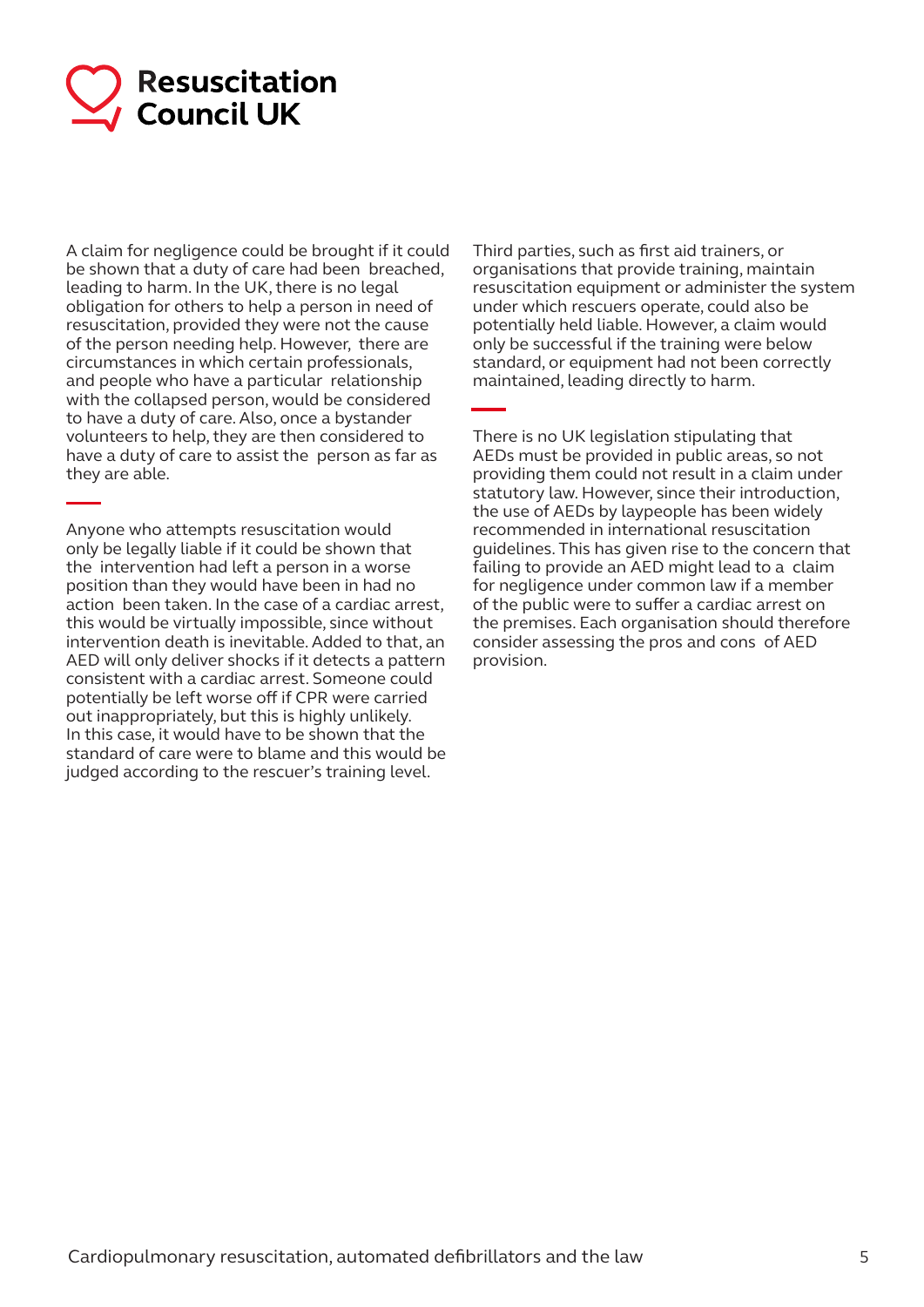

# **Introduction**

Going to the aid of someone in a life-threatening situation is a perfectly natural, human response, which evidence shows improves survival chances. In recent years, however, there has been increasing concern that should an attempt to resuscitate someone undergoing a suspected cardiac arrest result in harm, a legal claim could be brought against the 'rescuer'. Understandably, this fear may make some people hesitant to intervene in an emergency.

The aim of this document is to clarify, as far as possible, the obligations and responsibilities of those who attempt the resuscitation of anyone suffering a suspected sudden cardiac arrest, and to provide guidance for organisations that are contemplating providing life-saving equipment and training for those who might use it. The advice is concerned primarily with resuscitation attempts made out of hospitals or other healthcare facilities and, while relevant to healthcare professionals, is particularly aimed at lay rescuers with modest or no first aid knowledge or training.

This document was originally published in 2000 as The legal status of those who attempt resuscitation and was revised in 2010. A thorough review was undertaken in 2017 by one of the original authors and a legal specialist in the field. Revisions have been incorporated to ensure that the advice remains as current and accurate as possible. We hope you find it helpful.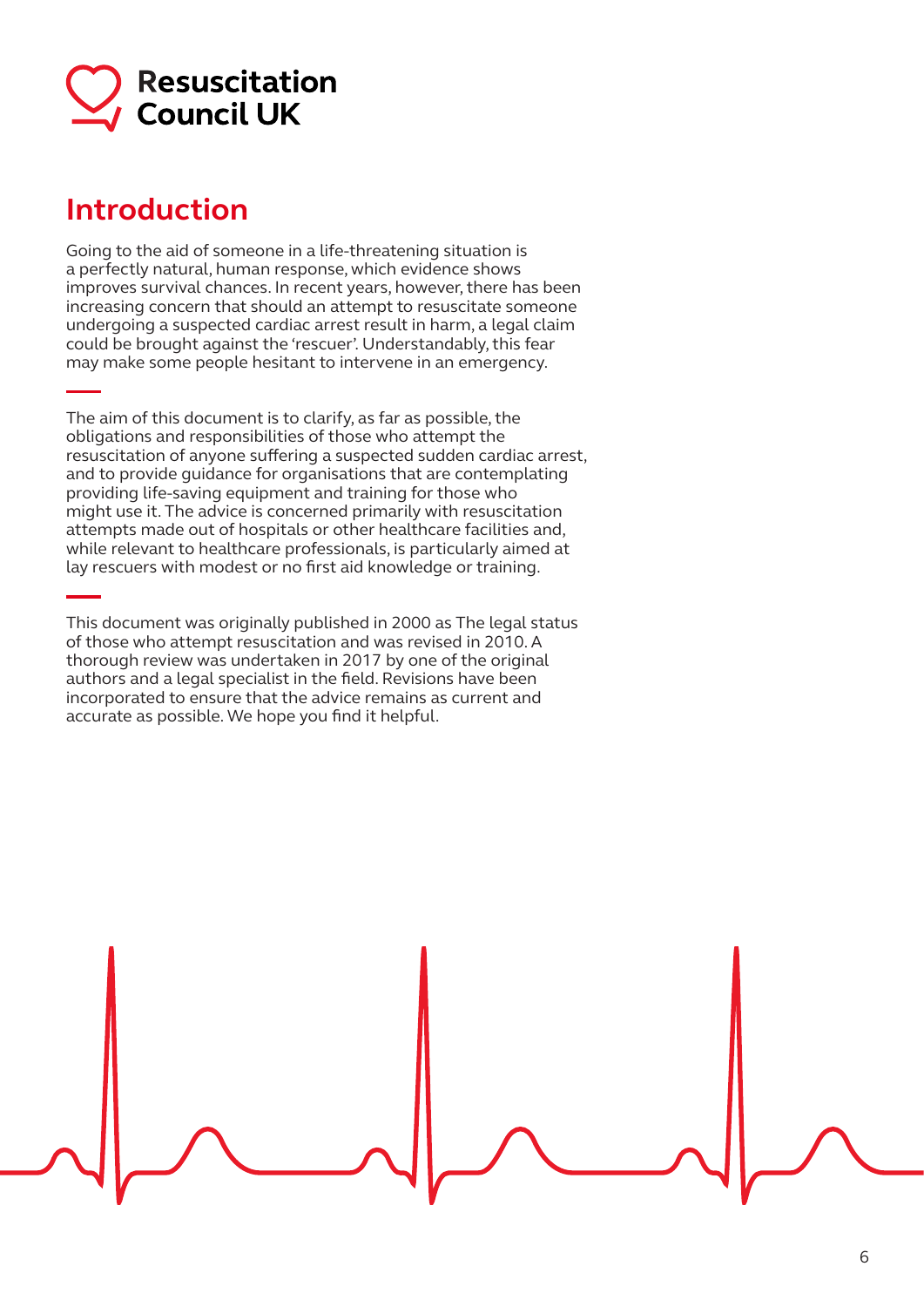

# **Key facts about resuscitation**

Sudden cardiac arrest (SCA) is a significant cause of death in all developed western countries. In the UK, there are an estimated 60,000 cases annually, and in England, the ambulance service attempts resuscitation in around 30,000 cases per year.1, 2 However, at present, fewer than 1 person in 10 survives when an SCA occurs out of hospital.2

Most cases of SCA are due to an abnormality of the heart's electrical rhythm called ventricular fibrillation. This is when the electrical impulses that normally control the heart become chaotic and uncoordinated, the heart stops beating and the circulation of blood stops. For any chance of survival, the condition must be recognised promptly and a procedure called defibrillation carried out within a critical time period.

Defibrillation involves the use of a high-energy electric shock that stops the chaotic heart rhythm and allows the normal, organised, electrical rhythm of the heart to resume. This allows the heart to begin pumping normally again.

The major reason so few people currently survive SCA is that defibrillation isn't provided quickly enough. For defibrillation to be successful, it needs to be carried out within a few minutes of the onset of ventricular fibrillation, although this period can be extended if a bystander provides cardiopulmonary resuscitation (CPR) without delay. Of course, this entails recognising that someone may have suffered SCA in the first place, calling the emergency services (999 or 112), and then performing CPR, which may be at the request and under instruction from a member of the ambulance control team.

This basic first aid will maintain an oxygen supply to the brain and other organs and make it more likely that the heart can be re-started by defibrillation. The priority in the early stages is to provide chest compressions, and if a rescuer is unable or unwilling to provide rescue breaths, uninterrupted chest compressions should be continued. For further details, see the Adult basic life support and automated external defibrillation guidelines.

Nevertheless, the victim's chance of survival falls by around 10% with every minute that defibrillation is delayed. Only rarely are the emergency medical services able to attend and provide defibrillation early enough, so the best way of ensuring prompt defibrillation is for someone nearby to use an automated external defibrillator (AED) to deliver the shock that can often save a life. The strategy by which members of the public use an AED in this way has become known as public access defibrillation, or PAD.

1 European Heart Journal (2001) 22, 1374–1450 doi:10.1053/euhj.2001.2824 2 RESUSCITATION TO RECOVERY A National Framework to improve care of people with out-of-hospital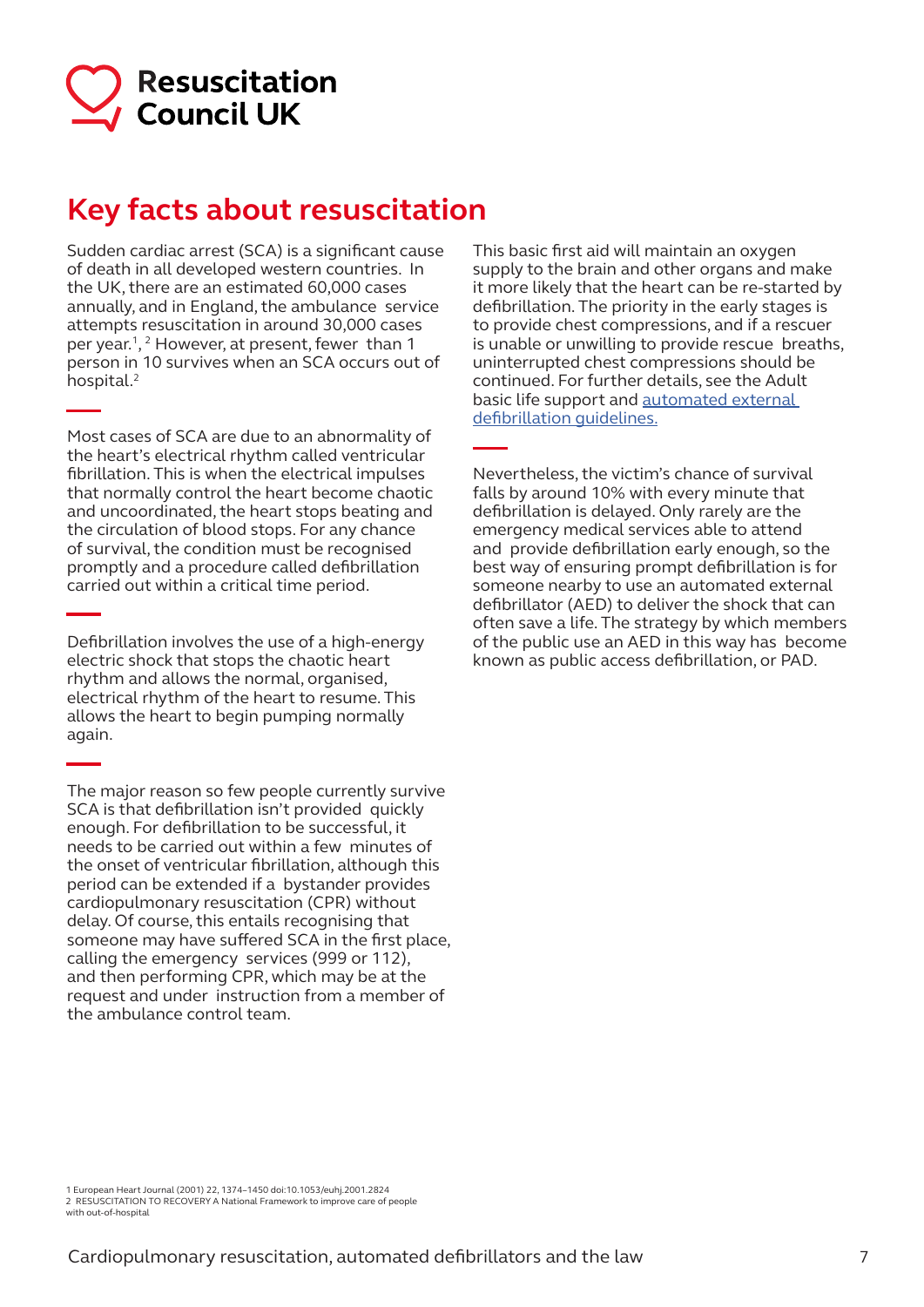

# **Key facts about automated external defibrillators**

Automated external defibrillators (AEDs) are compact, portable devices that can be easily taken to someone who has collapsed. Once it has been recognised that the collapsed person may have had a sudden cardiac arrest (SCA), the two adhesive pads (electrodes) connected to the AED must be attached to the patient's bare chest. Through these pads, the AED can both monitor the heart's electrical activity and deliver a shock. AEDs provide audible instructions and most models also provide visual prompts on a screen to help the rescuer perform the correct actions. The AED will analyse the heart's electrical activity and if it detects a pattern consistent with a cardiac arrest, will charge itself ready to deliver a shock. Using an AED in this way allows the provision of effective treatment during the critical first few minutes after SCA while the emergency services are on their way.

Modern AEDs are very reliable and will not allow a shock to be given unless it's needed. They are, therefore, extremely unlikely to do any harm to a person who has collapsed with a suspected SCA. They are also safe and present minimal risk of a rescuer receiving a shock. AEDs require very little routine maintenance or servicing; most perform daily self-checks and display a warning if they need attention. Those currently offered for sale have a minimum life expectancy of 10 years. The batteries and pads have a long shelf life, allowing the AED to be left unattended for long intervals. More details about this are given in  $\underline{A}$  guide to automated external defibrillators (AEDs).

These features make AEDs suitable for use by members of the public who have little or no training, and for use in public access defibrillation schemes. Since 2000, AEDs have become available in many public places.

Initially, there was some anxiety about making AEDs widely available in public places because they were to be used by people who were not medically trained. However, the strategy has proved to be very effective, saving many lives, while adverse events have been rare and complaints very few. The number of AEDs available has continued to rise, with many organisations now providing them. This in itself has led to certain legal obligations, which could result in liability if not followed. In addition, the use of AEDs has been so successful in some locations that the potential liability for not having one available has also been questioned. (see Responsibility to provide an AED in a public place, page 21).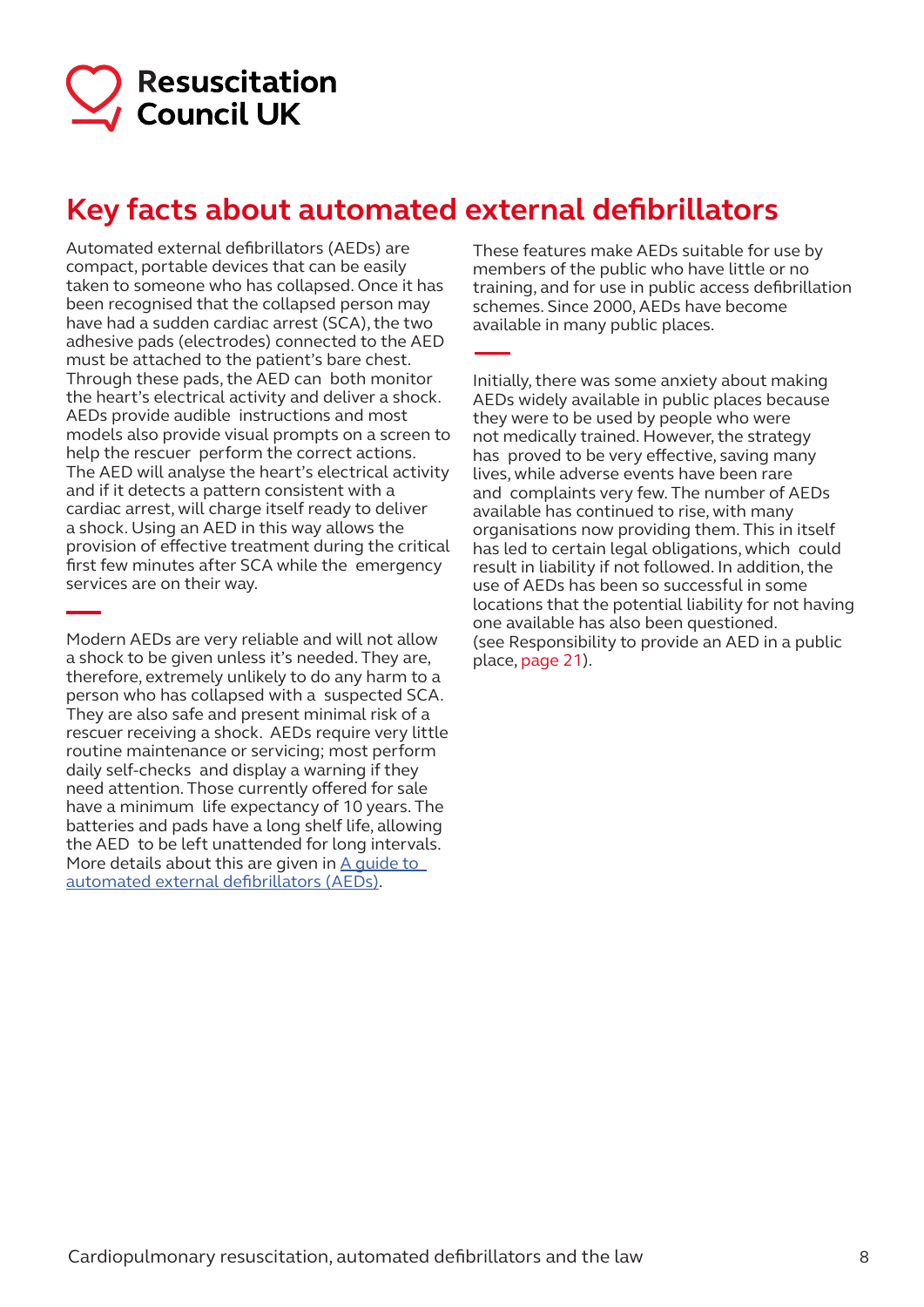

# **Possible grounds for a claim for damages**

Broadly speaking, there are two kinds of laws that must be followed in the UK: statutory laws, which are imposed by Parliament, and common laws, which have been built up over the centuries as a result of decisions made by judges in court.

There are no statutory duties relating to the field of resuscitation, but potential liability could arise at common law. This document will concentrate purely on civil liability and claims for compensation.

Although there have been a few cases in the UK when a claim for damages has been brought against a member of the public or a first aider who has attempted resuscitation, there have been no reported cases in which someone has successfully sued anyone who came to help them in an emergency situation.

In theory, a civil claim might be brought by the victim or their family against someone on the grounds that their intervention constituted an assault or – perhaps in cases in which the rescuer is a healthcare professional – constituted a breach of duty of care.

However, it would be necessary to show that the actions of the rescuer had led to serious personal injury or death, which in the case of an SCA is highly unlikely.

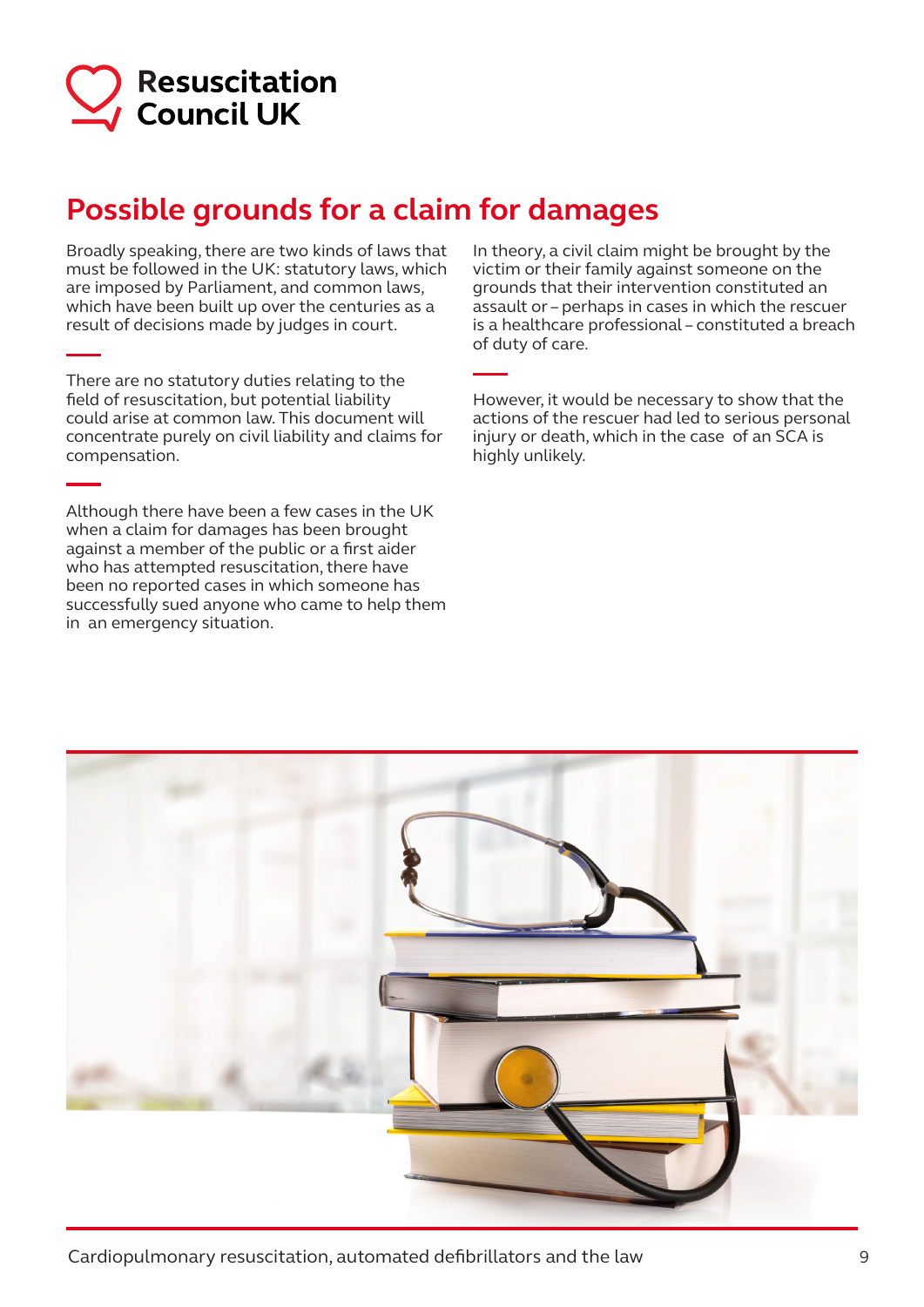

# **A claim for assault and/or battery**

Despite the rescuer's good intentions, if an attempt to resuscitate someone were to cause harm, it's possible that the victim or their family could make a claim for assault and/or battery. These terms are often confused but they have slightly different meanings. However, it must be stressed that the likelihood of causing harm by performing cardiopulmonary resuscitation (CPR) and using an automated external defibrillator (AED) is very small indeed.

### **Understanding the terms**

Assault is classed as the threat of physical harm that reasonably causes fear of harm in the victim. If the victim has not actually been touched, but only threatened – or if someone has attempted to touch them – then the crime is assault.

Battery is the actual physical impact of force on another person. Force, in this instance, could include even light touching, if the person being touched hasn't given their consent to it.

### $\overline{\phantom{a}}$  How is this relevant to **resuscitation?**

The physical contact involved in attempting resuscitation, either during CPR or with an AED, could clearly constitute battery since, if someone is in cardiac arrest and unconscious, they are not in a position to consent to being touched. So, a claim could potentially be brought against a rescuer for what is commonly known as assault but is more accurately described as battery in England, Wales and Northern Ireland. In Scotland, the term 'wrongful interference with the person' is used when physical contact is involved. It amounts to an assault, which may give rise to a civil claim in damages.

In order to succeed in a claim in any part of the UK, the victim or claimant doesn't have to show that they have suffered any actual physical harm, although it would be necessary to show this if they were to be awarded any more than minimal compensation.

### **Consent to treatment: the position of healthcare professionals**

In professional healthcare practice, it's not always possible for someone in urgent need of medical attention to give consent for emergency treatment, not least because they may be unconscious, confused, unable to communicate, or there simply may not be time. In this situation, healthcare professionals In the UK have two primary defences available to them.

#### **1. Implied consent**

The justification is that if the person were conscious and able to make a decision, they would consent to the procedure.

#### **2. Necessity**

The reasoning is that treatment without consent can be considered lawful if it is given in the best interests (or, in Scotland, for the benefit) of the patient; in other words, if it is necessary to save their life, to improve their condition or prevent deterioration.

Both of these defences could be comfortably applied in an emergency situation.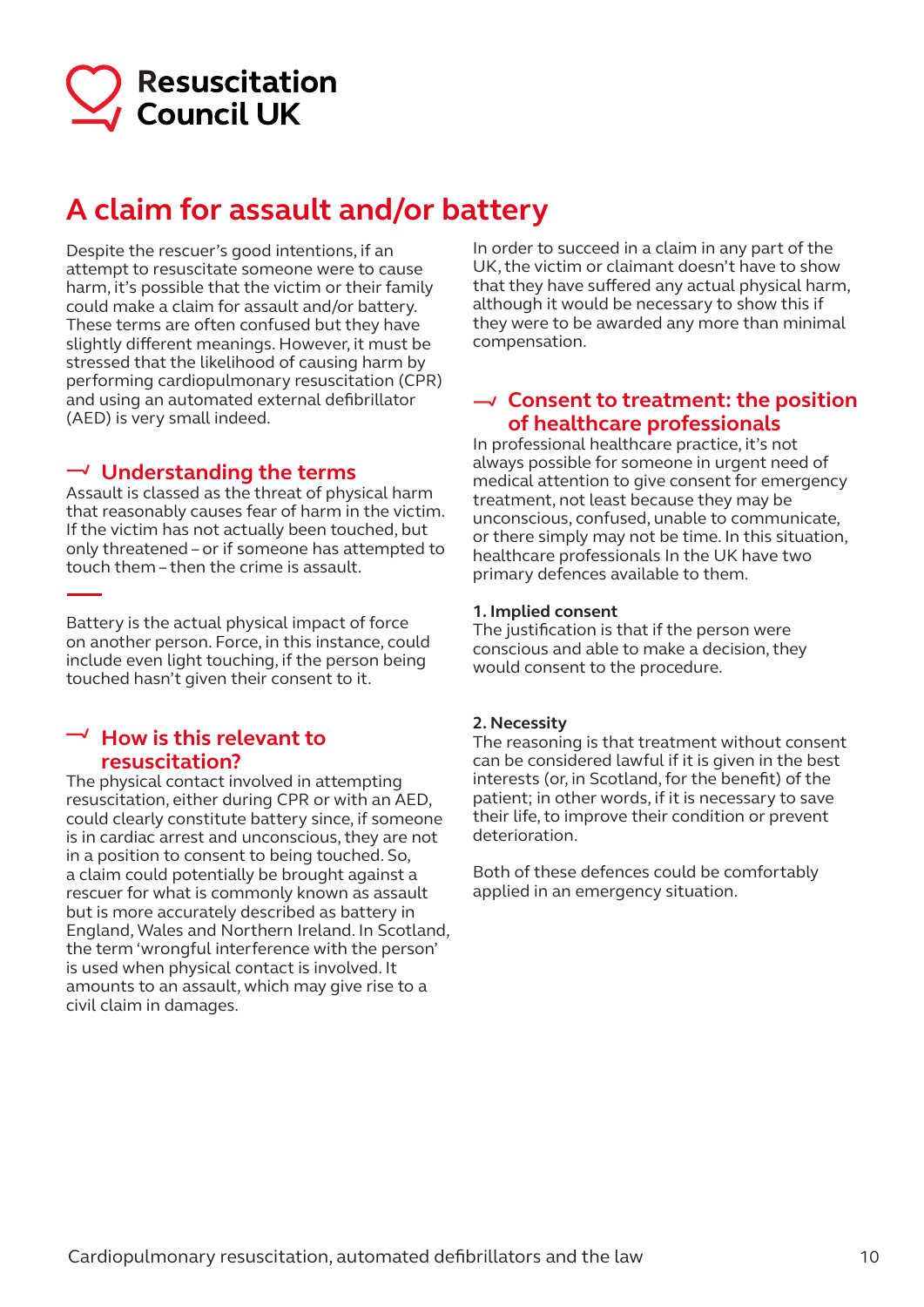

# **Can these defences apply to other rescuers?**

Unfortunately, these defences aren't as clear-cut when it comes to rescuers who are not healthcare professionals, and the less well trained the rescuer, the harder they may be to justify.

For instance, it's harder to argue implied consent in the case of a minimally trained or even totally untrained person performing a procedure, even though it may be straightforward, automated and mechanical (an AED will only administer a shock when it detects ventricular fibrillation – a pattern consistent with a cardiac arrest). Similarly, while it may be harder to arque that treatment by a person who isn't medically qualified is in someone's best interests, we now know that bystander intervention greatly improves the chances of survival in sudden cardiac arrest (SCA). However, the defence of necessity may be available to a non-professional rescuer, provided that they act reasonably under the circumstances. For instance, it wouldn't be reasonable for an unqualified person to act if a professional rescuer were present or arrived at the scene and offered to help. A bystander may continue to help but this would usually be under the supervision of a healthcare professional at the scene.

So, to sum up, given the importance of CPR and the simplicity, safety and effectiveness of the AED, an untrained layperson would be justified in using one in an emergency when a more qualified person is not available. This would certainly be in line with current international and national resuscitation guidelines.

### **The Social Action Responsibility and Heroism Act (England and Wales) 2015**

This Act was introduced to encourage 'volunteering and involvement in social action'. The Act requires that, when considering a claim brought for negligence or for breach of statutory duty, the court must have regard to whether the defendant was:

#### **Acting for the benefit of society or any of its members**

**Demonstrating a predominantly responsible approach towards protecting the safety or interests of others**

#### **Was acting heroically.**

While the intention of the Act may have been to foster social responsibility and encourage good citizenship, it has been criticised by prominent members of the legal profession who state that it adds nothing to the protection already provided by existing common law and that it may, in fact, erode the protection that already exists. Experience with the interpretation of the Act is lacking and it remains to be seen how the courts will apply it in the future.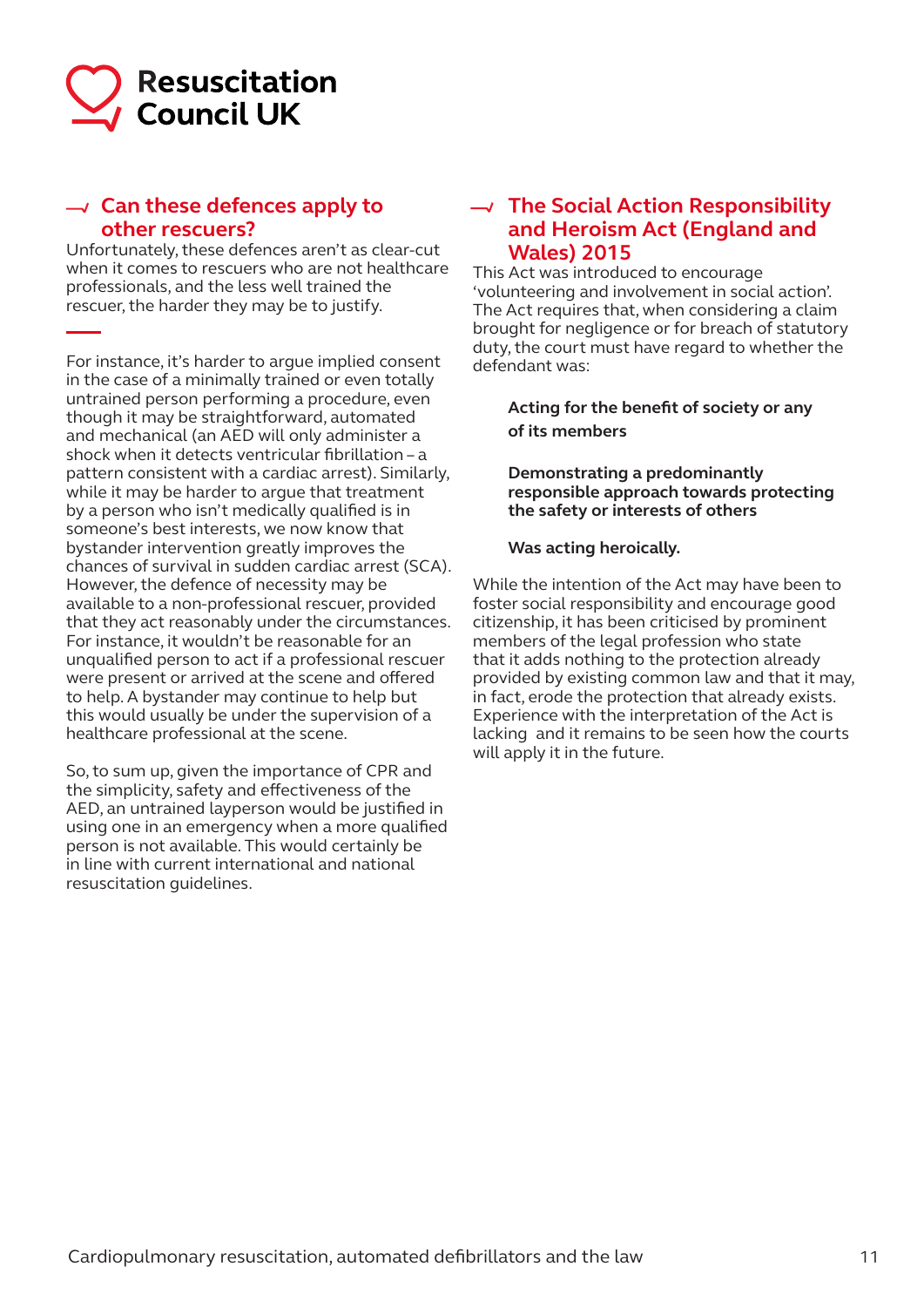

# **The Mental Capacity Act (England and Wales) 2005**

This legislation, passed in England and Wales, is fundamentally concerned with people aged 16 and over who 'lack capacity' – in other words are not mentally capable – of making decisions themselves due to an 'impairment of or disturbance in the functioning of the mind or brain'. It can be a permanent or temporary situation, and it obviously applies when someone has a cardiac arrest and needs resuscitation.

#### **Care or treatment**

Section 5 of the Act is concerned with the care or treatment of another person.

It suggests that if a passer-by goes to the aid of someone believed to be having a cardiac arrest, the passer-by is not committing battery if:

**They reasonably believe the person they are trying to help isn't mentally capable of giving consent for the CPR and use of the AED, having taken steps to check this first**

**They reasonably believe it would be in the person's best interests to try to resuscitate them.**

However, this doesn't exclude the passer-by from being liable for negligence (see A claim for negligence, page 14).

To date, there have been no cases or articles discussing the application of Section 5 to the case of a medically unqualified person who attempts to resuscitate an unconscious person. However, the provisions of Section 5 may boost protection against an accusation of battery for someone attempting to help.

#### **What are 'best interests'?**

What constitutes 'best interests' is defined in Section 4 of the Act. The legislation was clearly intended to apply to circumstances in which there is plenty of time available for a measured decision to be made, as it asks the rescuer to consider 'all the relevant circumstances', including a number of specific and detailed issues.

However, in reality it's highly unlikely that all of the stipulated information would be available to someone who attempts resuscitation of an unconscious person, possibly a stranger, in an emergency situation. And even if the information were available, there would be insufficient time to consider all the details.

Fortunately, this is acknowledged in the code of practice that accompanies the Act, which states: 'Sometimes people who lack capacity to consent will require emergency medical treatment to save their lives or prevent them from serious harm. In these situations, what steps are "reasonable" will differ to those in non-urgent cases. In emergencies, it will almost always be in a person's best interests to give urgent treatment without delay.' The code goes on to give an example of acting in an emergency.

#### **Example of 'best interests'**

Mrs Prior is mugged and knocked unconscious. She is brought to hospital without any means of identification. She has head injuries and a stab wound, and has lost a lot of blood. In the emergency department, a doctor arranges an urgent blood transfusion. Because this is necessary to save her life, the doctor believes this is in her best interests. When her relatives are contacted, they say that Mrs Prior's beliefs mean that she would have refused all blood products. But since Mrs Prior's handbag had been stolen, the doctor had no idea who she was or what her beliefs were. He needed to make an immediate decision and Mrs Prior lacked capacity to make the decision for herself. Therefore, he had reasonable grounds for believing that his action was in his patient's best interests – and so was protected from liability.

From this example quoted in the code of practice, it seems unlikely that a rescuer would be expected to consider the best interests of a collapsed person in anything other than a very superficial way – that it's reasonable to assume that most people who undergo SCA would wish to be resuscitated.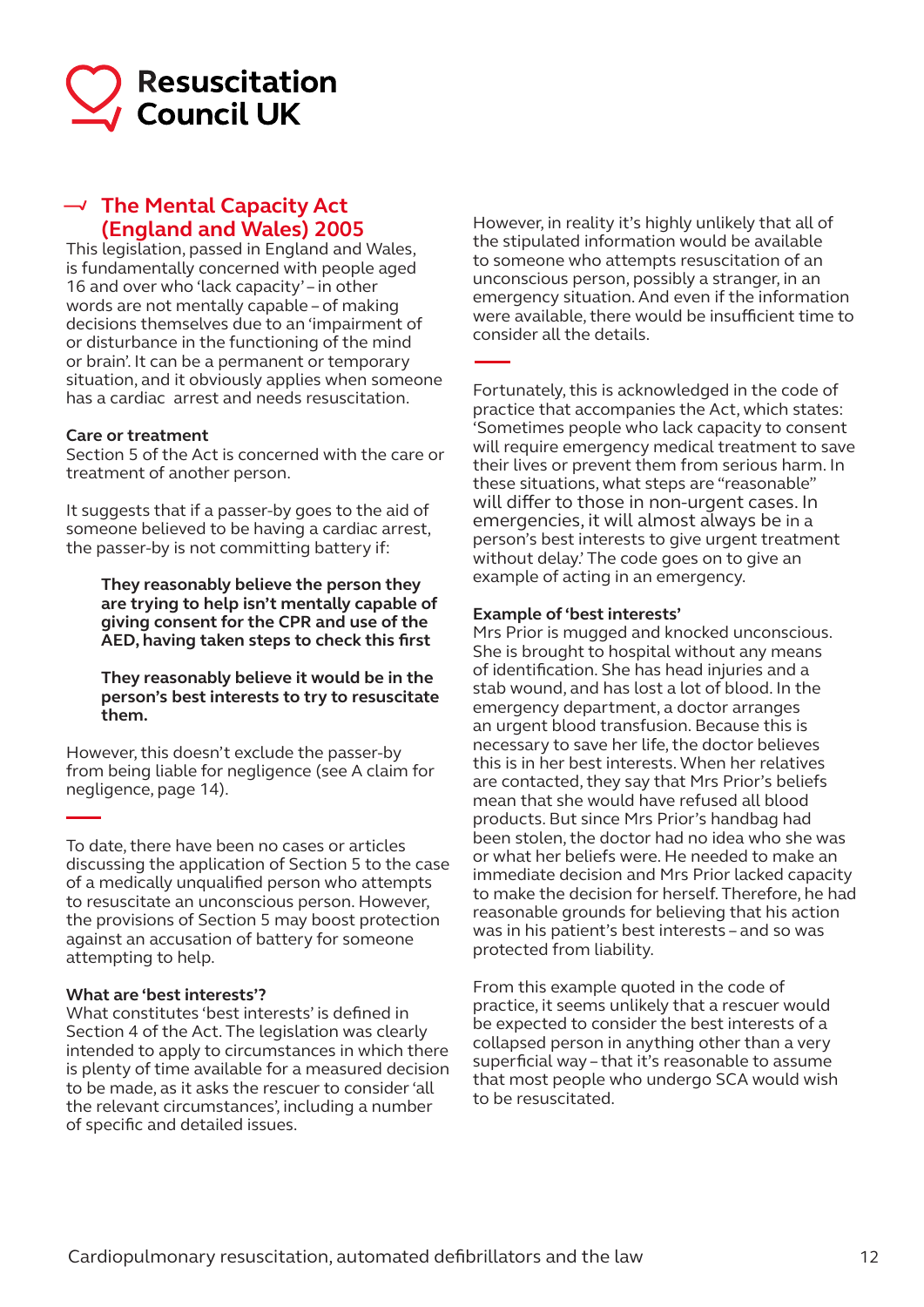

#### **Advance decisions**

The Act also makes it clear (in Sections 24–26) that legally binding advance decisions to refuse treatment still apply in this situation, although in the real world, it's very unlikely that a rescuer acting in an emergency would be aware of any such advance decision. However, if it became known that an advance decision to refuse treatment (ADRT) or a do not attempt cardiopulmonary resuscitation (DNACPR) recommendation were in place, then it should be respected.

### **Adults with Incapacity Act (Scotland) 2000**

In Scotland, the Adults with Incapacity (Scotland) Act 2000 (paragraphs 2.40–2.42) makes provision for giving medical treatment to people who are incapable of making a treatment decision because of a mental disorder, or an inability to communicate due to physical disability. Part 5 of the Act sets out a procedure whereby a medical practitioner can certify incapacity and give medical treatment. This procedure is unlikely to be practicable in cases where cardiac resuscitation is necessary, unless the person has already been assessed as incapable because of a condition such as dementia or a severe learning disability. However, the statutory Code of Practice makes clear that treatment can be given in emergencies under the general commonlaw provisions regarding implied consent and necessity.

### **The Mental Capacity Act (Northern Ireland) 2016**

The Mental Capacity Act for Northern Ireland (NI) was passed in 2016, but at the time of writing it is uncertain when this will come into force. Currently in an emergency situation, the common-law defence of necessity, which provides protection for necessary treatment given in the best interests of the patient, applies. When the Mental Capacity Act is fully in force, the position will remain the same, as Section 9 provides that a lack of consent is not a basis for liability if the actions are in the patient's best interests.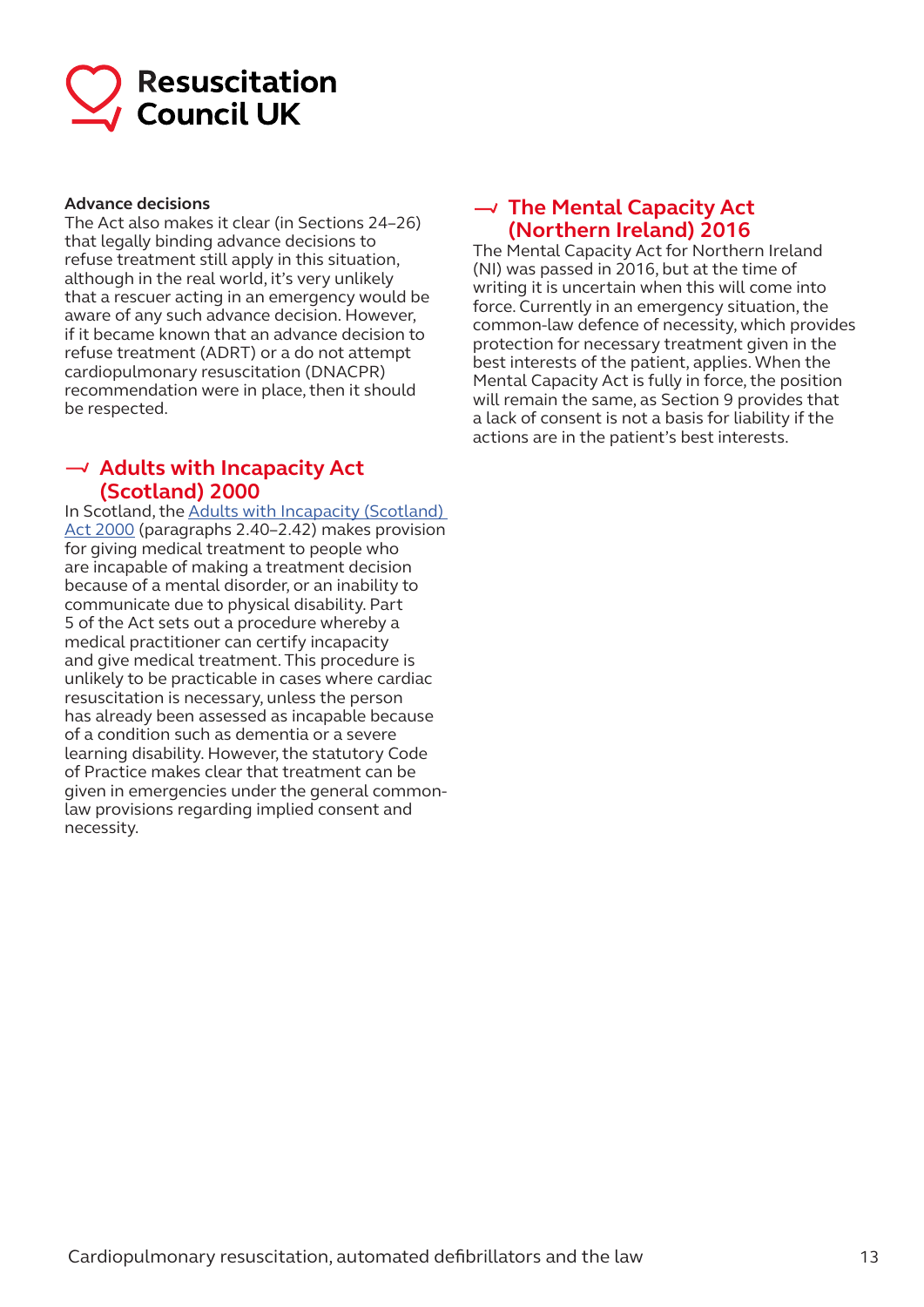

# **A claim for negligence**

For a claim for negligence to succeed, a claimant would have to show that the rescuer owed them a duty of care, which was breached, leading to avoidable harm.

### **Who has a duty of care?**

In the UK, there is generally no legal obligation for others to help a person in need of resuscitation, provided they were not the cause of the person needing help. This applies equally to laypeople and healthcare professionals who are not on duty. In other words, you are not liable for failing to act in an emergency, and don't automatically have a duty of care to that person.

However, the situation may be different for certain professionals, as well as people who have a particular relationship with the collapsed person. This may include:

**A doctor or nurse responsible for the health and wellbeing of a patient under their professional care**

**Ambulance staff dispatched to attend a particular incident**

**A trained responder or first aider in a workplace setting because they have willingly taken on this role as part of their employment. This will have involved training to an approved standard in a specified list of competencies.**

### **What about volunteers?**

Regardless of the circumstances, anyone who attempts resuscitation would only be legally liable if the intervention leaves a person in a worse position than they would have been in had no action been taken. In the case of a sudden cardiac arrest (SCA), it is difficult to see how a volunteer rescuer's intervention could leave someone worse off, since without intervention death is inevitable.

Added to that, if an automated external defibrillator (AED) is being used, it will only deliver a shock when its sophisticated electronic algorithms detect ventricular fibrillation, a pattern consistent with cardiac arrest; since patients in this state are clinically dead, again it is difficult to see how the appropriate use of this device by a bystander could make the situation worse.

#### **When intervention could cause harm**

However, if resuscitation is carried out without an AED, it's slightly easier to envisage how an intervention could potentially leave someone in a worse state.

For example, if a rescuer inappropriately performed chest compressions, this could result in damage to the chest wall or underlying organs, although in practice, important injury is very unlikely. If the person turned out not to have been having a cardiac arrest, this intervention would have left them in a worse position than if nothing had been done.

It's possible that the family of someone who had been revived by resuscitation, but left in a permanent vegetative state, might attempt to pursue a rescuer for damages on the grounds that they had been left worse off as a result of their intervention, arguing that it would have been preferable if they had died. Such an outcome is extremely unlikely, but legally and as a matter of public policy, this type of argument, known as a claim for 'wrongful life', is unlikely to succeed.

# **The standard of care**

If someone could show that a rescuer owed them a duty of care and that, as a result of the rescuer's intervention, they had been left in a worse position than if there had been no intervention, the claimant would still have to show the court that the standard of care employed had been negligent. They would also have to show that this negligent care was the reason for them being in a worse state of health than they would have been otherwise.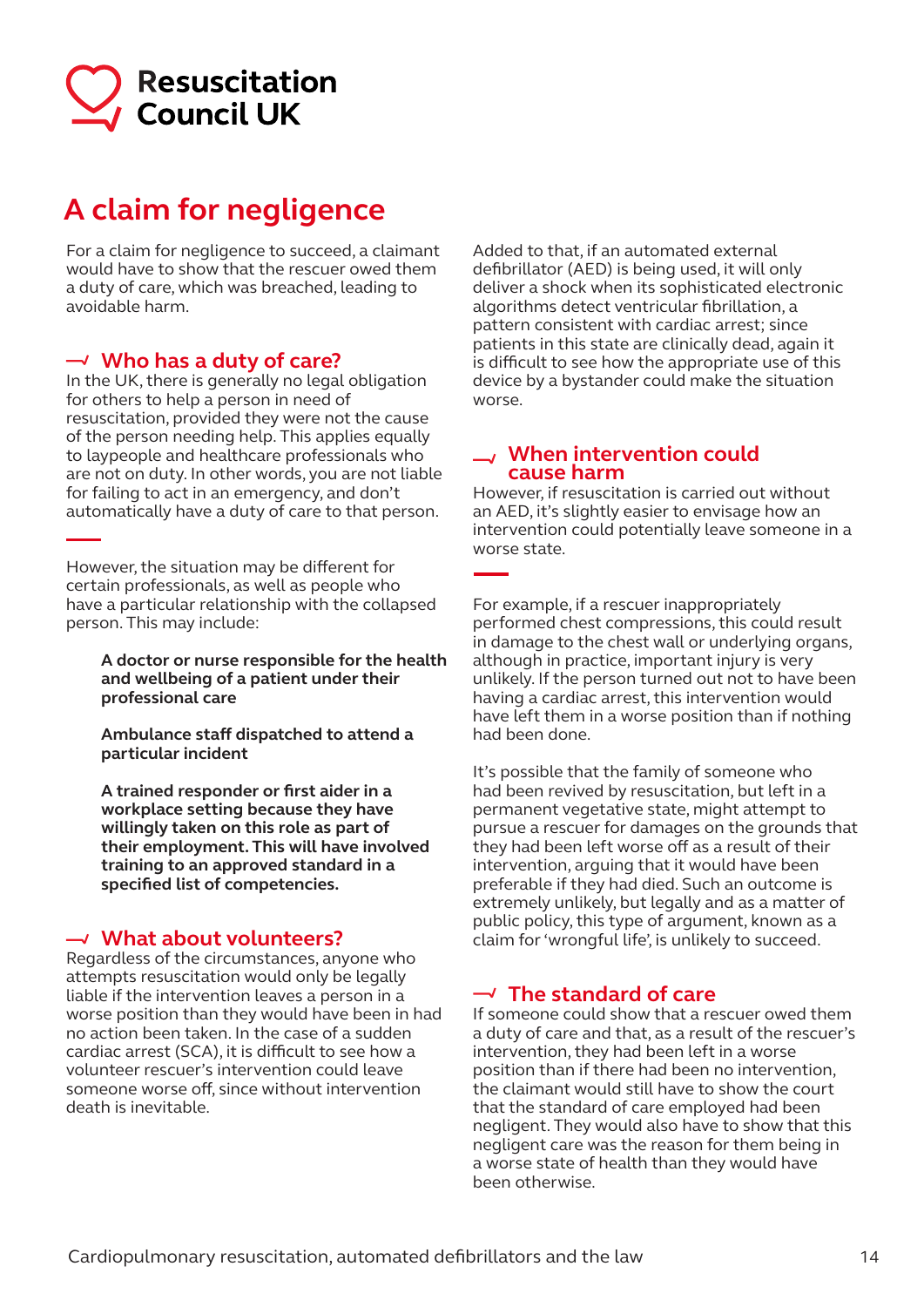

Naturally, the standard of care expected would vary according to level of training. For instance, a member of the general public with no training wouldn't be judged by the same standards as a trained responder, and a trained responder wouldn't be judged by the same standards as a healthcare professional. Rest assured, the court would make a judgment appropriate to the level of expertise of the defendant.

#### **Healthcare professionals**

The bottom line here is that, provided resuscitation procedures are performed correctly and in accordance with current guidelines, it's unlikely that a successful claim could be brought. Liability is only likely to arise if procedures are carried out incorrectly, or in inappropriate circumstances, and with disregard to accepted practice and guidelines.

#### **Trained responders**

A trained responder, such as a first aider, would not be expected to employ the same standard of care as a healthcare professional. Liability would only arise if the standard of care employed fell below what could reasonably be expected of a responsible person in the rescuer's position.

If an action were brought, the court would be likely to take into consideration the fact that the trained responder had a skill (having been trained in resuscitation), but would also acknowledge the fact that the rescuer was a volunteer and not a healthcare professional. If the procedure were performed correctly and in accordance with current first aid practice and guidelines, it's unlikely that a successful claim for negligence could be brought. However, if the procedure were carried out incorrectly, with disregard for modern accepted practice and current recommendations or because skills had not been kept up-to-date, it is possible that liability could arise.

#### **Case study example: Cattley v St John Ambulance Brigade (1988)**

This was a rare case, not officially published in a law report, of someone suing a volunteer due to the standard of care they received. First aiders from St John Ambulance came to the aid of a teenager who had been taking part in a motorcycle-scrambling event and had fallen off his motorbike. He claimed that his spinal injuries had been made worse by the fact that he was made to walk after treatment by first aiders at the trackside.

However, the judge held that if, in any situation, the first aider follows the guidance in the first aid manual with the skill normally expected of a first aider, they are not negligent. This had been the case, even though the advice on the management of spinal injuries in the Brigade's manual was criticised and has since been updated.

#### **An untrained layperson**

A member of the public with no special resuscitation training would only be considered negligent if they performed an act that a reasonable person in their position would not have done in the same situation, or if they omitted to do something that a reasonable person would have done. So, the standard by which a layperson would be judged is lower than that of a first aider.

**Case study example:** Day v High Performance Sports Limited (trading as Castle Climbing Centre) [2003] All England Reporter (D) 364 The claimant was climbing on the wall of the defendant's climbing centre when she realised that she was not secured with ropes as she had thought. The duty manager was nearby and decided that the best solution was to give instructions to a nearby climber, who was relatively inexperienced, as to how to rescue her. Before this was complete, the claimant fell and suffered serious brain damage. The claimant maintained that the method of rescue decided upon was inappropriate.

The judge reiterated the principle that 'there is no duty to attempt a rescue but that once active steps have been taken a duty of care has been assumed'. The judge also differentiated between errors of judgment and negligence. He emphasised the fact that in this case the duty manager had been acting in an emergency situation and had to make a decision very quickly. The judge found that if the duty manager made an error, it was an error of judgment in difficult circumstances rather than negligence.

So, it seems clear that when someone is acting in an emergency, this will be taken into account by a judge when determining whether they acted reasonably or were negligent.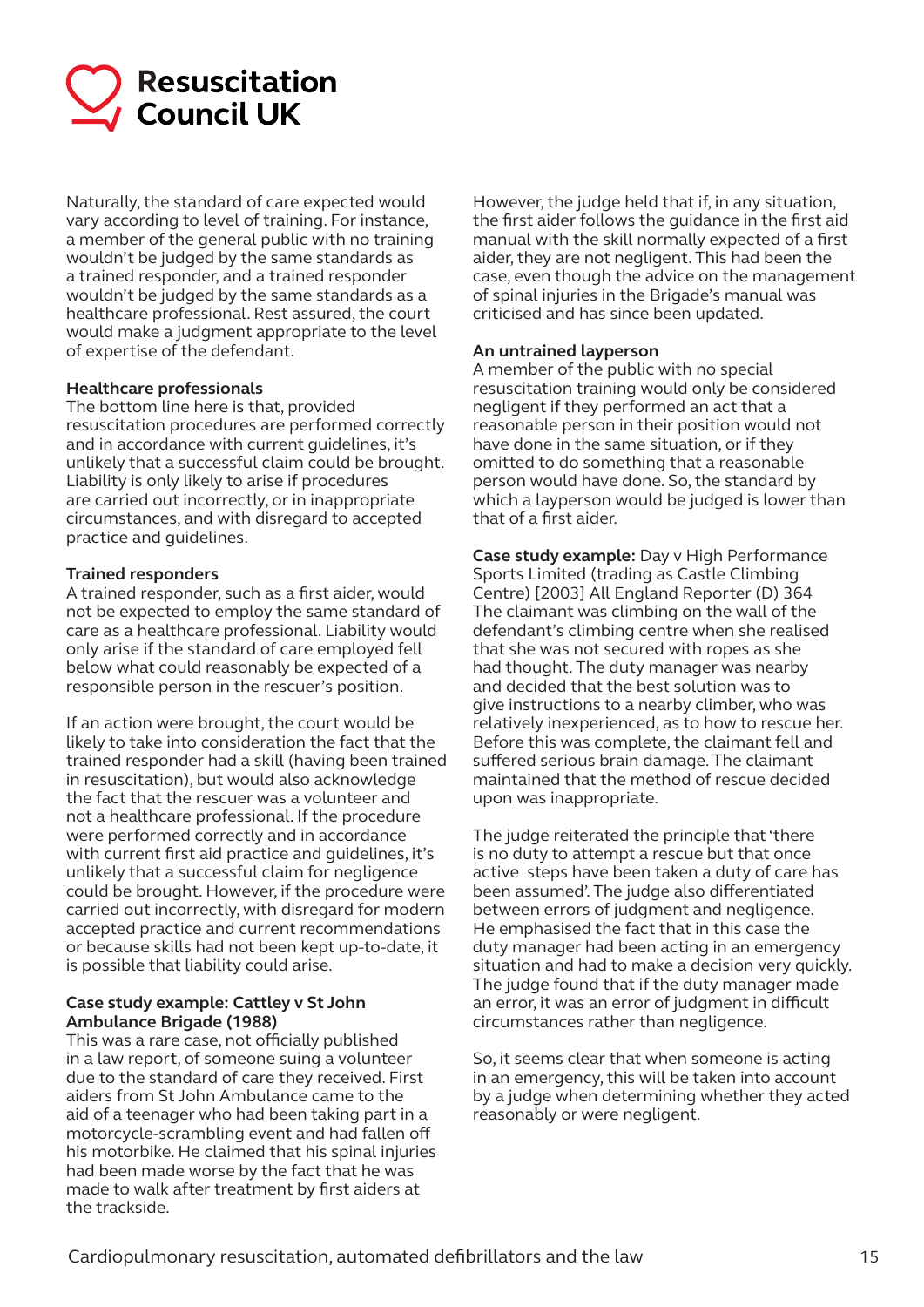

#### **Weighing up a rescuer's liability**

A person who attempts resuscitation would only be liable for damages if their intervention is negligent and its negligence directly leads to an injury that wouldn't otherwise have happened, or if it makes an existing injury worse. In the circumstances of cardiac arrest, when the victim would almost certainly die without resuscitation, the risk of incurring such liability is extremely small.

On the other hand, if a resuscitation procedure is carried out negligently and this is proven to result in an injury, a rescuer may be held liable for substantial damages if the standard of care they employed fell below what could be reasonably expected of them, considering the circumstances and their training level. This applies to healthcare professionals, volunteer first aiders and to unskilled members of the general public.

### **How the law applies to children**

#### **Assault and/or battery**

Most of what has been already stated regarding a claim for assault and/or battery also applies to children. However, the defence of implied consent may operate differently, depending on the child's age, as they may be too young to give consent for a medical procedure. In this case, it would be the parents or legal guardians who would need to consent. If they were unavailable, it's likely that implied consent could be assumed.

If a child had suffered a cardiac arrest and their parents were present and were refusing to allow a bystander to use an AED on their child, it would be difficult to argue that implied consent is applicable. However, in this case, necessity could be argued as a defence. The law is clear that doctors can act in an emergency to protect a child's life or health without parental consent on the basis (and defence) of necessity. But whether or not this can be extended to other healthcare professionals, or indeed to unqualified bystanders, is not clear.

In all parts of the UK, those aged under 16 can sometimes give consent to medical treatment if they are believed to have enough intelligence, competence and understanding to appreciate fully what is involved in their treatment. However, competence must always be formally assessed.

#### **The Mental Capacity Act (England and Wales) 2005**

As stated previously, the Mental Capacity Act 2005 doesn't apply to those under the age of 16 so it can't be used as a defence by a rescuer.

#### **Negligence**

The section on negligence above also applies when the victim is a child.

# **Liability of third parties**

If a rescuer performs a procedure negligently, leading to injuries, third parties could also be sued for damages either in addition to, or instead of, the rescuer. Third parties who may potentially be liable include those who:

#### **train rescuers in resuscitation techniques**

**provide or maintain resuscitation equipment**

#### **administer the system under which rescuers operate.**

It is currently impossible to provide definitive guidance as to how a court would determine the liability of an organisation that had provided an AED and/or training in its use.

#### **The Resuscitation Council UK**

In the UK, the Resuscitation Council UK publishes or endorses guidelines for anyone attempting resuscitation. These guidelines, in turn, are based on internationally agreed evidence for the effectiveness of every procedure recommended. These recommendations are followed by virtually all professional healthcare workers, voluntary aid societies, and other first aid groups. It could be argued that, although the rescuer performed the recommended procedure correctly, the resuscitation procedure was in itself flawed and the Resuscitation Council UK should, therefore, be liable for consequential injuries. However, if the recommended procedure itself is considered acceptable by a responsible body of medical opinion – even if it's a minority body – this argument would fail. This would be the case even if it could be shown that there is another body of opinion that takes a contrary view. As a result, it's extremely unlikely that the standards and guidelines employed and taught in the UK could be successfully challenged.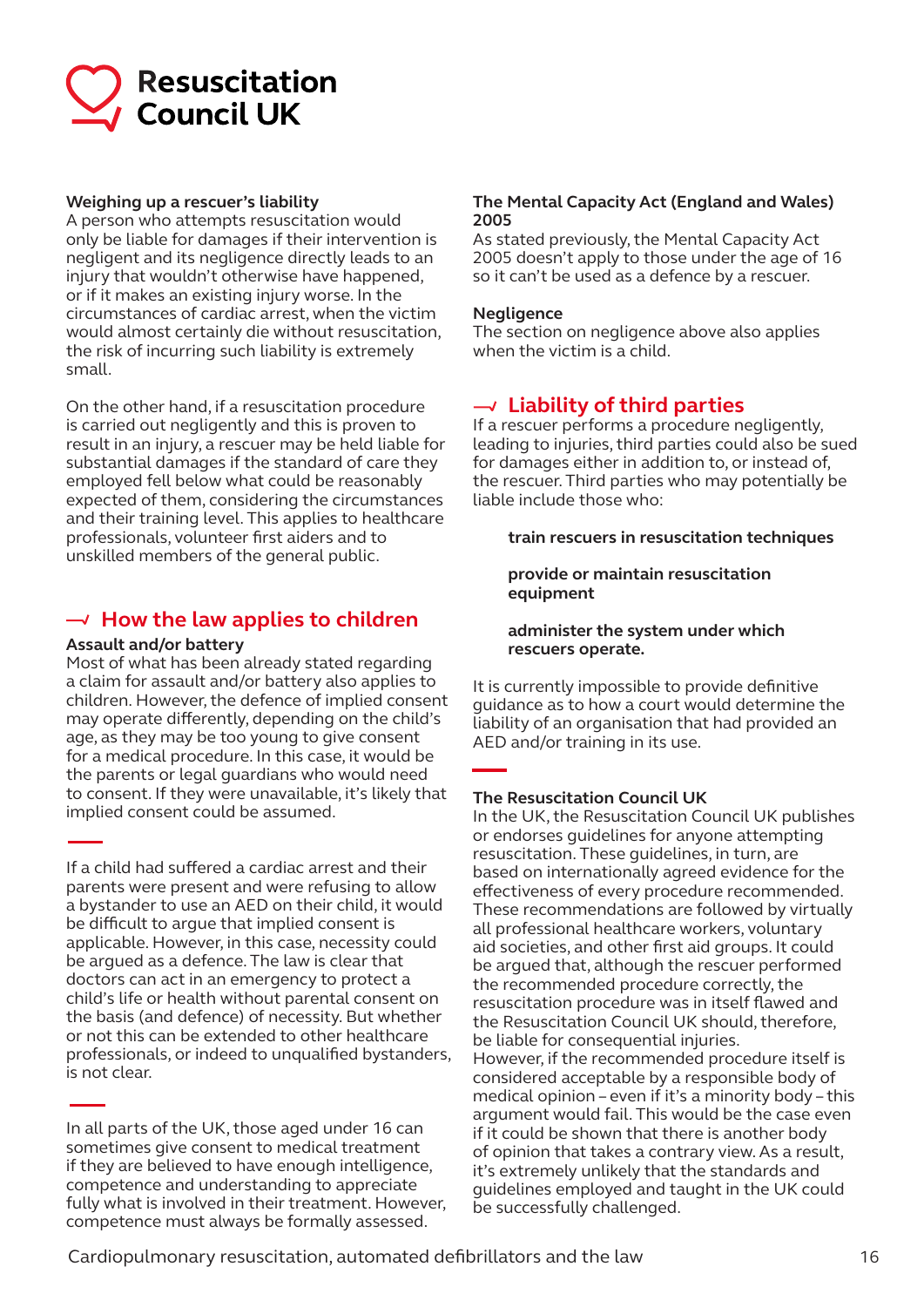

#### **Training bodies**

Hospitals and other healthcare organisations that run resuscitation training courses for their staff – for instance, ambulance services – might indirectly be held liable if their resuscitation trainers teach a procedure that hasn't been approved by a responsible body of medical opinion, or if they teach an approved procedure incorrectly. But, provided their teaching is correct and in accordance with Resuscitation Council UK guidelines, it is, for the above reasons, difficult to imagine that a claim could be pursued successfully.

The same principle applies to other bodies carrying out resuscitation training, whether in the voluntary sector or as commercial first aid training organisations. Training agencies such as hospitals have a duty to train people properly and, if they breach this duty by training someone incorrectly or by certifying an incompetent trainee as competent, they could be held liable for any harm suffered as a result.

### $\rightarrow$  How to avoid liability

The best way to avoid personal liability is to follow good practice. This means:

> **acting in good faith for the benefit of the person with SCA to improve their chance of survival**

**following instructions from 999 dispatchers, from the AED or from a volunteer professional at the scene**

**following the guidelines recommended by authoritative bodies such as the Resuscitation Council UK, both in the teaching and practice of resuscitation techniques**

**keeping training up-to-date**

**using the correct equipment recommended for the procedure and keeping it well maintained in accordance with the manufacturer's recommendations.**

#### **Check your insurance**

Insurance cover may vary according to circumstances such as where and when resuscitation takes place, so it's important to check.

#### **Bystander rescuers**

No insurance would be expected or needed for lay members of the public carrying out benevolent intervention in good faith.

#### **Healthcare professionals**

Many healthcare professionals will enjoy some form of protection from legal liability through NHS indemnity schemes, but often such indemnity only covers them while they are actually carrying out their role within the NHS. For instance, it may not extend to practice out of NHS premises, and it's down to each individual to be sure of the extent of their cover, particularly when volunteering for first aid duties outside their normal place of work.

#### **Trained responders**

The same principle applies to trained responders or first aid organisations, which may have indemnity cover for their members while they are employed on the duties of the respective organisation. This cover may not necessarily apply at other times. Personnel who provide trained responder or first aid services without such cover should obtain private indemnity insurance.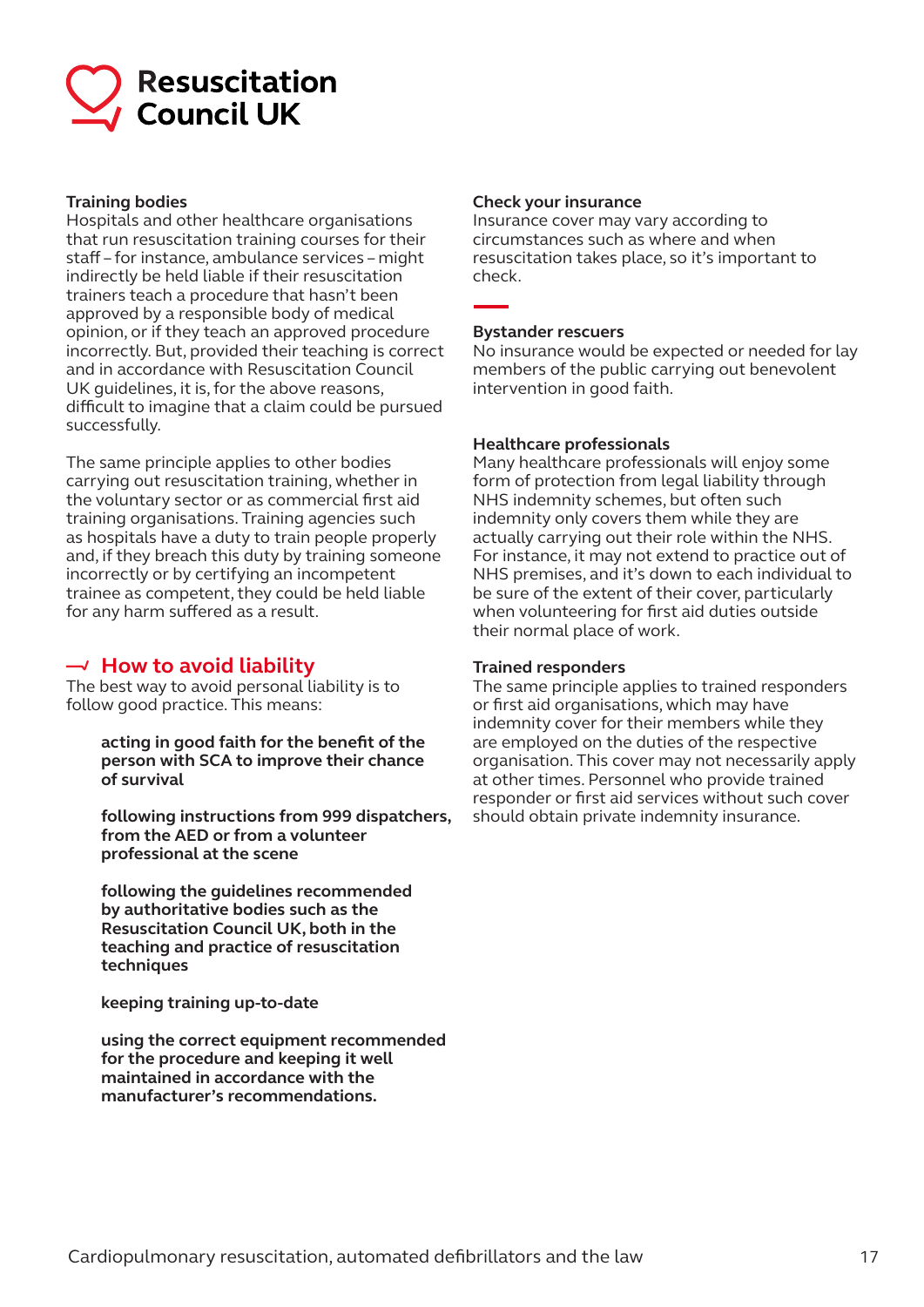

#### **Resuscitation trainers**

Those who are employed by hospitals are likely to be covered by their employers' insurance or NHS indemnity schemes. As we have seen, a hospital may indirectly be held liable if a trainer teaches a procedure incorrectly or teaches a procedure not recommended by a responsible body of medical opinion. It is a potential risk for which NHS employing authorities should be adequately insured.

Trainers who are insured by hospitals would probably not be covered by their employers' indemnity insurance if they teach outside their employment. In this situation, they may be covered by other insurance, such as that held by the voluntary aid body or other organisation for which they might be teaching.

Private indemnity insurance may be appropriate for bodies, such as private first aid training companies, that undertake training outside such arrangements. Again, it is the responsibility of individual trainers to ensure that they are protected by providing a high standard of training in accordance with up-todate guidelines and by having adequate indemnity cover. All organisations that teach first aid and resuscitation techniques, including the use of AEDs, should ensure they have appropriate insurance policies to cover the acts of their trainers and those trained by them.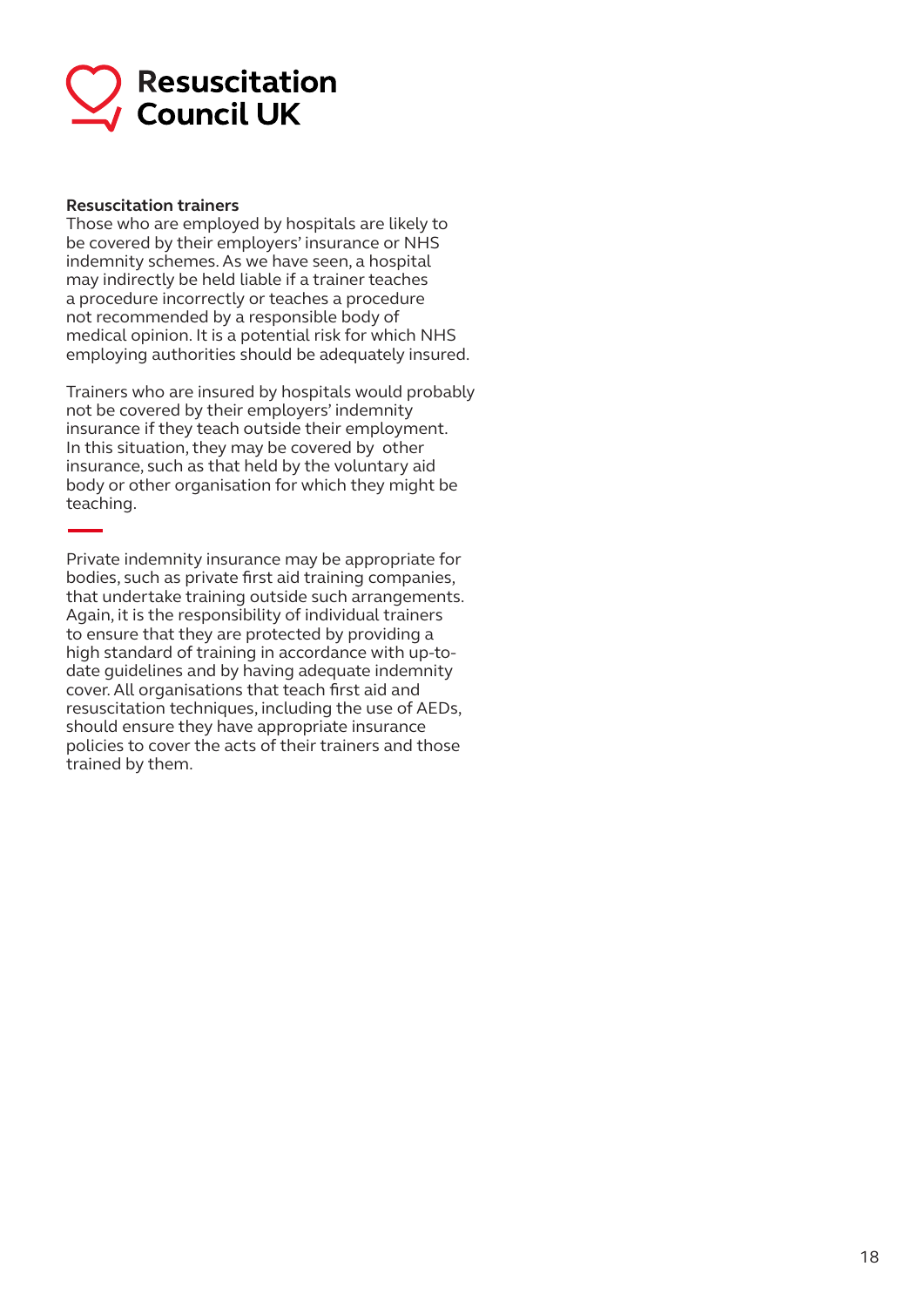# **Resuscitation** Gouncil UK

# **Responsibility to provide an AED in a public place**

There is no current legislation in the UK stipulating that automated external defibrillators (AEDs) must be provided in public areas, so not providing them couldn't result in a claim under statutory law. However, in the years since their introduction, the use of AEDs by the public has proved very successful and has become a strategy widely recommended in international resuscitation guidelines. This has given rise to the concern that failing to provide an AED may lead to a claim for negligence under common law if a member of the public were to have a cardiac arrest on the premises.

### **Where are AEDs currently provided?**

Once AEDs became commercially available, they were initially used in hospitals, by the statutory ambulance services and by first aid organisations. Thanks to programmes such as the one led by the British Heart Foundation, AEDs were subsequently provided in busy public places by government-led initiatives that first concentrated on large transport centres such as airports and major railway stations. Later provision included sports arenas, large shopping centres and schools. Many other organisations have acted on their own initiative to make the equipment available. So far, there have been no cases in the UK brought against those who have not equipped themselves with AEDs.

# **Potential liability**

In the UK, there can be liability in negligence for failing to take appropriate safety precautions on your premises. This happened in the case of Lips v Older (2004, All ER (D) 168), when a landlord was found to be negligent for not arranging for a handrail to be put up by a low wall running along the edge of a path with a 9 ft drop into a basement area. As a result, a tenant fell and was injured.

Whether or not precautions are appropriate would depend on the cost versus the benefit of the precaution. When considering the benefit, it's important to weigh up the chance of harm, the severity of the potential harm, and the vulnerability of potential victims. In this and similar cases, the hazard was in the structure

of the premises, but it could be seen how in the future certain types of premises would be considered defective if they were not equipped with AEDs in the same way as if fire extinguishers were not made available.

# **Assessing the risk**

To assess whether you need to supply an AED, it's important to consider who uses your facility and in what circumstances. How likely are the people who use your facility to have a cardiac arrest? Obviously, the severity of potential harm is very high in the case of a cardiac arrest. To help you do this, take a look at our risk assessment procedure.

# **Cost and training considerations**

The cost of purchasing an AED and training staff to use it may be considerable. However, when looking at the cost, a lack of resources would not be considered a reasonable defence. Failing to adopt common practice can be strong evidence that appropriate precautions were not taken. When an AED is provided in a workplace and used by a member of staff, it becomes work equipment to which the Provision and Use of Work Equipment Regulations 1998 in England, Wales and Scotland (1999 in Northern Ireland) apply. Failure to maintain the equipment or to train your staff in its use would be a breach of the regulations by the employer.

It may be possible to use this basis of liability to make a claim against an organisation that did not equip itself with AEDs. For such a claim to succeed, it may well have to be shown, at the least, either that the people who generally used the organisation's premises were at a particular risk of cardiac arrest – so there was a fairly high risk of potential harm – or that it was common practice among such organisations to have an AED available. An example could be a gym or health club facilities where cardiac arrests have been reported with some frequency. Many have now been equipped with AEDs and many lives have been saved as a result. Some countries and US states now require health clubs to be equipped with AEDs.